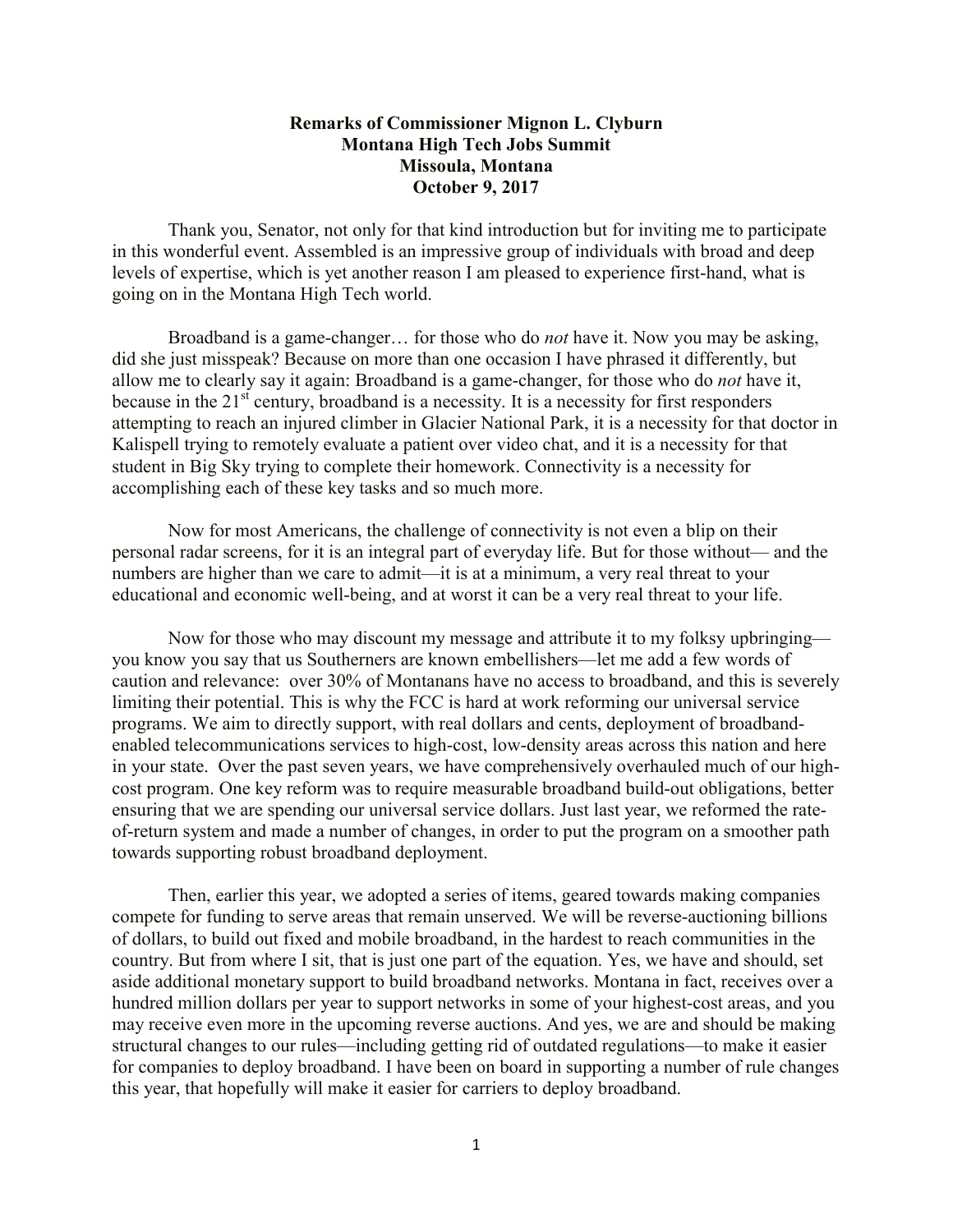But what is too often lost in our discussions, about bridging the digital divide, is that connecting a house to fiber is not the same as making that service available to those residents in that house. What we must also ask, is whether they can afford the monthly cost of service? What if they do not have a computer? And what if they do not understand the relevance of broadband to their lives?

This is why you hear me speak so much about digital literacy and affordability programs, because they are so vital to enabling digital opportunity. In some cases, the challenges are even more fundamental. For example, over 13,000 Montanans depend on the FCC's Lifeline program for affordable connectivity. These are families who are so economically strapped that they struggle to maintain a dial tone even for voice service. Then there are schools and libraries across the country, which are on the front lines of teaching people about the relevance of broadband. So those millions of E-Rate dollars directed to Montana's schools and libraries' efforts, are vital as we prepare the next generation of learners, and ensure that those who fall through the cracks have a place to go to stay connected.

I was reminded of this earlier this year, during a visit to Los Angeles' Skid Row, a neighborhood with one of the largest populations of unhoused individuals in the country. And let me confirm that every visual and olfactory presumption you may have ever had about this community is very real, painful, and moving. I was approached by a woman who calls herself "Frenchie." She told me that there was a point in her life than the only address she had was a digital address, or email address. But the upside is that she not only found stability through a personal email address, she was able to access, often through the local library, critical services and support that kept her going even when her personal life was in turmoil. Women like Frenchie keep me focused, and serve as reminders of why we must look at policies through the lens of the consumer, particularly those most vulnerable.

Another point often lost when we talk about the digital divide, is what happens when we actually bridge the divide. Too often, we declare mission accomplished when we've connected a home that has been forever without, but I challenge you to take a more nuanced view. We should only claim victory, when a consumer is meaningfully using their connectivity, to take advantage of the economic, educational, and health care opportunities, it affords.

We should never forget, that it is in these remote areas, particularly where universal service support is the only reason why there is a provider serving those communities in the first place, that there will always be a need for robust consumer protections.

One of our primary goals at the FCC, is to be good stewards of ratepayer dollars. That means moving away from the past practice of using our high-cost program to fund multiple networks in the same geographic area. We should not support a company that is serving an area where another provider is providing quality service without a subsidy. That is fundamentally inconsistent with protecting consumers and it does not enable the market to work as intended. Now I know one of the most disliked persons in any room is a regulator, but if you think consumers don't need a referee on the field, just look to a recent decision by a wireless broadband provider that said they will cut off service to rural Montanans because providing the service is more expensive than they thought it would be. What happens next?